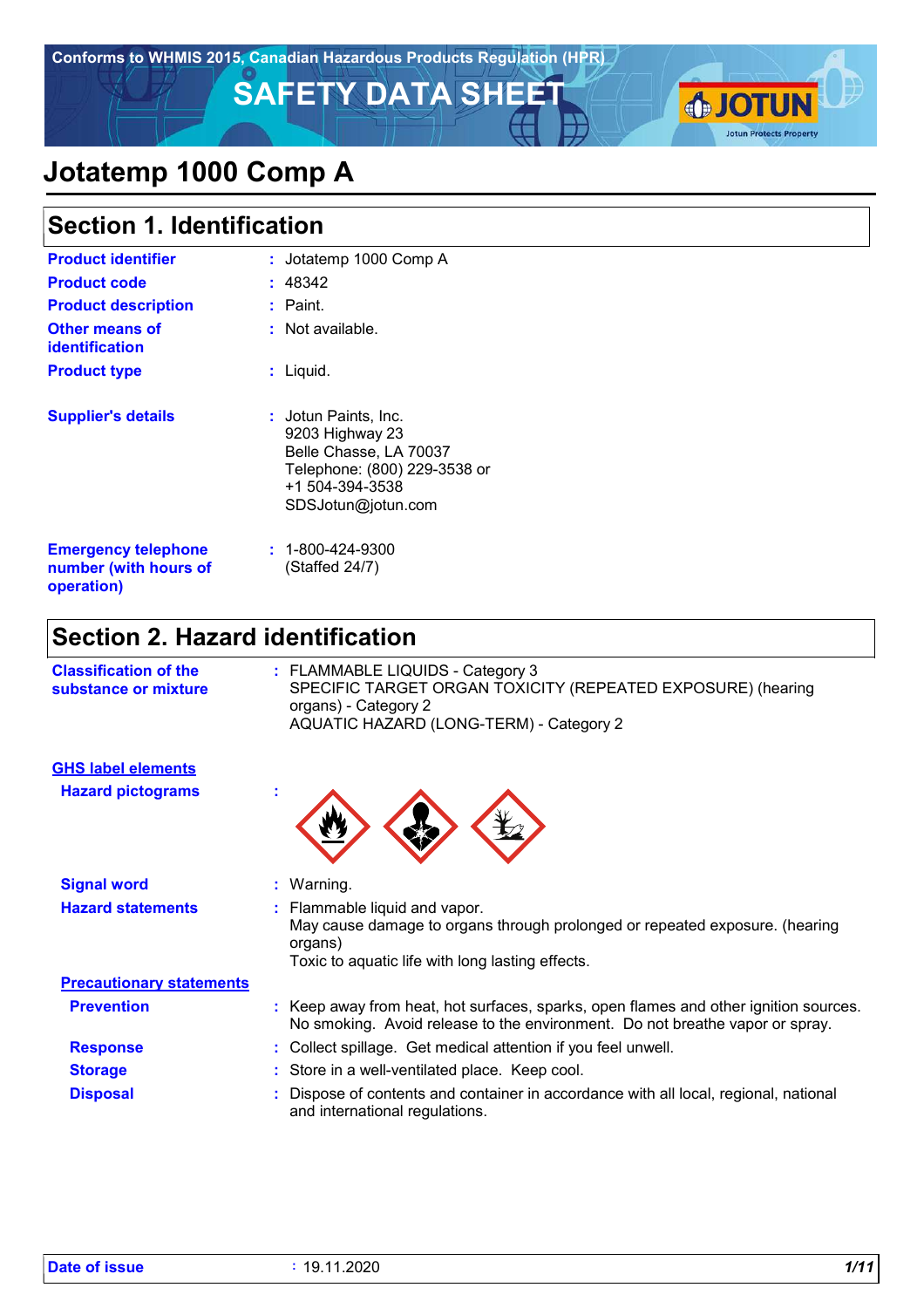# **Section 3. Composition/information on ingredients**

#### **Other means of identification Substance/mixture**

**:** Mixture

**:** Not available.

#### **CAS number/other identifiers**

| <b>CAS number</b>   | : Not applicable. |
|---------------------|-------------------|
| <b>Product code</b> | : 48342           |

| <b>Ingredient name</b>      | $\frac{9}{6}$  | <b>CAS number</b> |
|-----------------------------|----------------|-------------------|
| trizinc bis(orthophosphate) | $\geq 10 - 25$ | 7779-90-0         |
| ethylbenzene                | ו≥ ≥           | 100-41-4          |

**There are no additional ingredients present which, within the current knowledge of the supplier and in the concentrations applicable, are classified as hazardous to health or the environment and hence require reporting in this section.**

**Occupational exposure limits, if available, are listed in Section 8.**

### **Section 4. First-aid measures**

| <b>Description of necessary first aid measures</b> |                                                                                                                                                                                                                                                                                                                                                                                                                                                                                                                                                                                                                                                                                                                                                                                                                      |  |
|----------------------------------------------------|----------------------------------------------------------------------------------------------------------------------------------------------------------------------------------------------------------------------------------------------------------------------------------------------------------------------------------------------------------------------------------------------------------------------------------------------------------------------------------------------------------------------------------------------------------------------------------------------------------------------------------------------------------------------------------------------------------------------------------------------------------------------------------------------------------------------|--|
| <b>Eye contact</b>                                 | : Immediately flush eyes with plenty of water, occasionally lifting the upper and lower<br>eyelids. Check for and remove any contact lenses. Continue to rinse for at least 10<br>minutes. Get medical attention following exposure or if feeling unwell.                                                                                                                                                                                                                                                                                                                                                                                                                                                                                                                                                            |  |
| <b>Inhalation</b>                                  | : Remove victim to fresh air and keep at rest in a position comfortable for breathing.<br>If not breathing, if breathing is irregular or if respiratory arrest occurs, provide<br>artificial respiration or oxygen by trained personnel. It may be dangerous to the<br>person providing aid to give mouth-to-mouth resuscitation. Get medical attention<br>following exposure or if feeling unwell. If unconscious, place in recovery position<br>and get medical attention immediately. Maintain an open airway. Loosen tight<br>clothing such as a collar, tie, belt or waistband.                                                                                                                                                                                                                                 |  |
| <b>Skin contact</b>                                | : Flush contaminated skin with plenty of water. Remove contaminated clothing and<br>shoes. Continue to rinse for at least 10 minutes. Get medical attention following<br>exposure or if feeling unwell. Wash clothing before reuse. Clean shoes thoroughly<br>before reuse.                                                                                                                                                                                                                                                                                                                                                                                                                                                                                                                                          |  |
| <b>Ingestion</b>                                   | : Wash out mouth with water. Remove dentures if any. Remove victim to fresh air<br>and keep at rest in a position comfortable for breathing. If material has been<br>swallowed and the exposed person is conscious, give small quantities of water to<br>drink. Stop if the exposed person feels sick as vomiting may be dangerous. Do not<br>induce vomiting unless directed to do so by medical personnel. If vomiting occurs,<br>the head should be kept low so that vomit does not enter the lungs. Get medical<br>attention following exposure or if feeling unwell. Never give anything by mouth to an<br>unconscious person. If unconscious, place in recovery position and get medical<br>attention immediately. Maintain an open airway. Loosen tight clothing such as a<br>collar, tie, belt or waistband. |  |

**Most important symptoms/effects, acute and delayed**

| <b>Potential acute health effects</b> |                                                     |
|---------------------------------------|-----------------------------------------------------|
| Eye contact                           | : No known significant effects or critical hazards. |
| <b>Inhalation</b>                     | : No known significant effects or critical hazards. |
| <b>Skin contact</b>                   | : No known significant effects or critical hazards. |
| <b>Ingestion</b>                      | : No known significant effects or critical hazards. |
| Over-exposure signs/symptoms          |                                                     |
| Eye contact                           | : No specific data.                                 |
| <b>Inhalation</b>                     | : No specific data.                                 |
| <b>Skin contact</b>                   | : No specific data.                                 |
| <b>Ingestion</b>                      | : No specific data.                                 |

|  | <b>Date of issue</b> |  |
|--|----------------------|--|
|  |                      |  |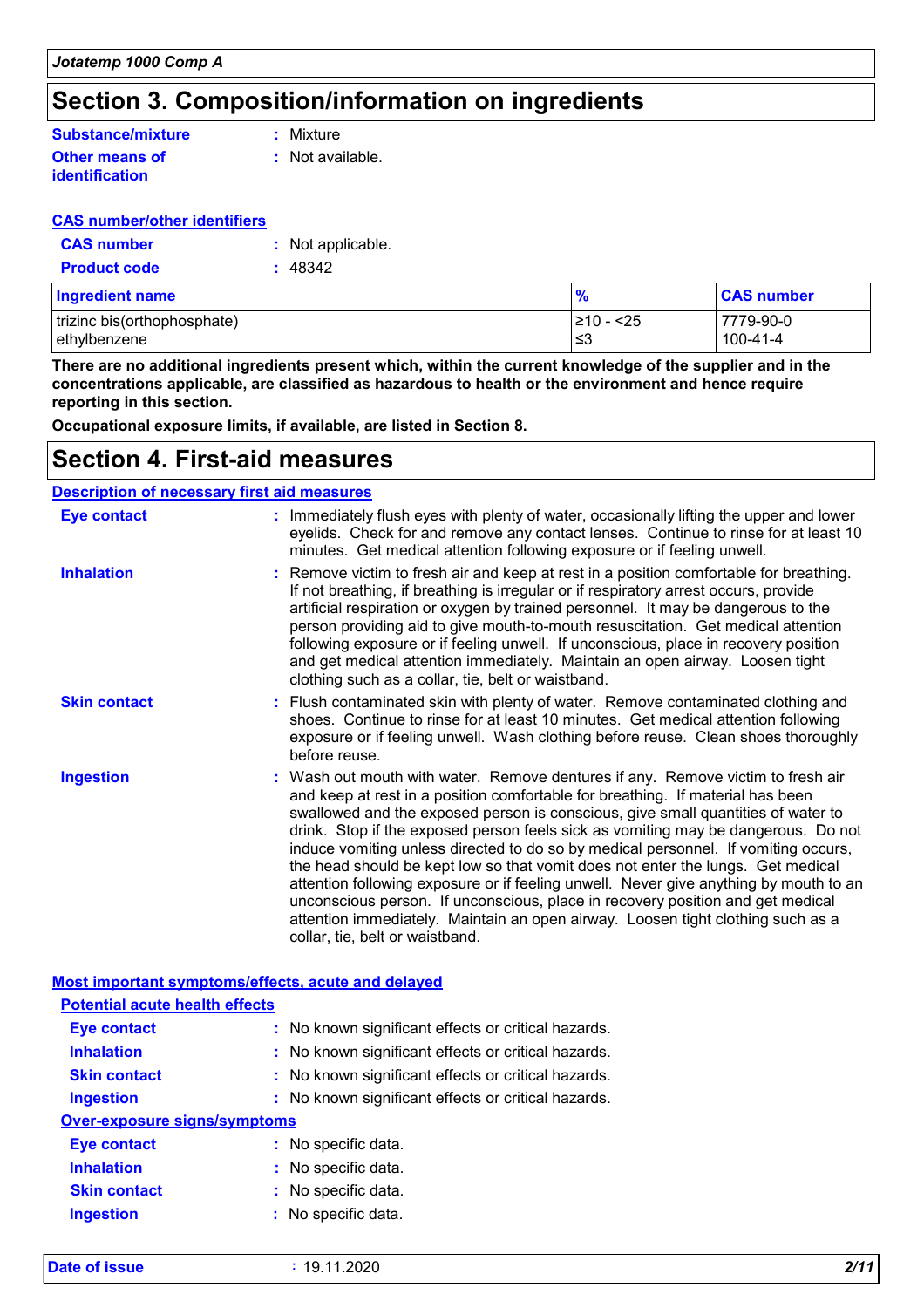# **Section 4. First-aid measures**

|                                   | Indication of immediate medical attention and special treatment needed, if necessary                                                                                          |
|-----------------------------------|-------------------------------------------------------------------------------------------------------------------------------------------------------------------------------|
| <b>Notes to physician</b>         | : Treat symptomatically. Contact poison treatment specialist immediately if large<br>quantities have been ingested or inhaled.                                                |
| <b>Specific treatments</b>        | : No specific treatment.                                                                                                                                                      |
| <b>Protection of first-aiders</b> | : No action shall be taken involving any personal risk or without suitable training. It<br>may be dangerous to the person providing aid to give mouth-to-mouth resuscitation. |

**See toxicological information (Section 11)**

| <b>Extinguishing media</b>                               |                                                                                                                                                                                                                                                                                                                                                                                                                                 |
|----------------------------------------------------------|---------------------------------------------------------------------------------------------------------------------------------------------------------------------------------------------------------------------------------------------------------------------------------------------------------------------------------------------------------------------------------------------------------------------------------|
| <b>Suitable extinguishing</b><br>media                   | : Use dry chemical, $CO2$ , water spray (fog) or foam.                                                                                                                                                                                                                                                                                                                                                                          |
| <b>Unsuitable extinguishing</b><br>media                 | : Do not use water jet.                                                                                                                                                                                                                                                                                                                                                                                                         |
| <b>Specific hazards arising</b><br>from the chemical     | : Flammable liquid and vapor. Runoff to sewer may create fire or explosion hazard.<br>In a fire or if heated, a pressure increase will occur and the container may burst, with<br>the risk of a subsequent explosion. This material is toxic to aquatic life with long<br>lasting effects. Fire water contaminated with this material must be contained and<br>prevented from being discharged to any waterway, sewer or drain. |
| <b>Hazardous thermal</b><br>decomposition products       | : Decomposition products may include the following materials:<br>carbon dioxide<br>carbon monoxide<br>phosphorus oxides<br>metal oxide/oxides                                                                                                                                                                                                                                                                                   |
| <b>Special protective actions</b><br>for fire-fighters   | : Promptly isolate the scene by removing all persons from the vicinity of the incident if<br>there is a fire. No action shall be taken involving any personal risk or without<br>suitable training. Move containers from fire area if this can be done without risk.<br>Use water spray to keep fire-exposed containers cool.                                                                                                   |
| <b>Special protective</b><br>equipment for fire-fighters | : Fire-fighters should wear appropriate protective equipment and self-contained<br>breathing apparatus (SCBA) with a full face-piece operated in positive pressure<br>mode.                                                                                                                                                                                                                                                     |

# **Section 6. Accidental release measures**

#### **Personal precautions, protective equipment and emergency procedures**

| For non-emergency<br>personnel   | : No action shall be taken involving any personal risk or without suitable training.<br>Evacuate surrounding areas. Keep unnecessary and unprotected personnel from<br>entering. Do not touch or walk through spilled material. Shut off all ignition sources.<br>No flares, smoking or flames in hazard area. Avoid breathing vapor or mist.<br>Provide adequate ventilation. Wear appropriate respirator when ventilation is<br>inadequate. Put on appropriate personal protective equipment. |
|----------------------------------|-------------------------------------------------------------------------------------------------------------------------------------------------------------------------------------------------------------------------------------------------------------------------------------------------------------------------------------------------------------------------------------------------------------------------------------------------------------------------------------------------|
| For emergency responders         | : If specialized clothing is required to deal with the spillage, take note of any<br>information in Section 8 on suitable and unsuitable materials. See also the<br>information in "For non-emergency personnel".                                                                                                                                                                                                                                                                               |
| <b>Environmental precautions</b> | : Avoid dispersal of spilled material and runoff and contact with soil, waterways,<br>drains and sewers. Inform the relevant authorities if the product has caused<br>environmental pollution (sewers, waterways, soil or air). Water polluting material.<br>May be harmful to the environment if released in large quantities. Collect spillage.                                                                                                                                               |

**Methods and materials for containment and cleaning up**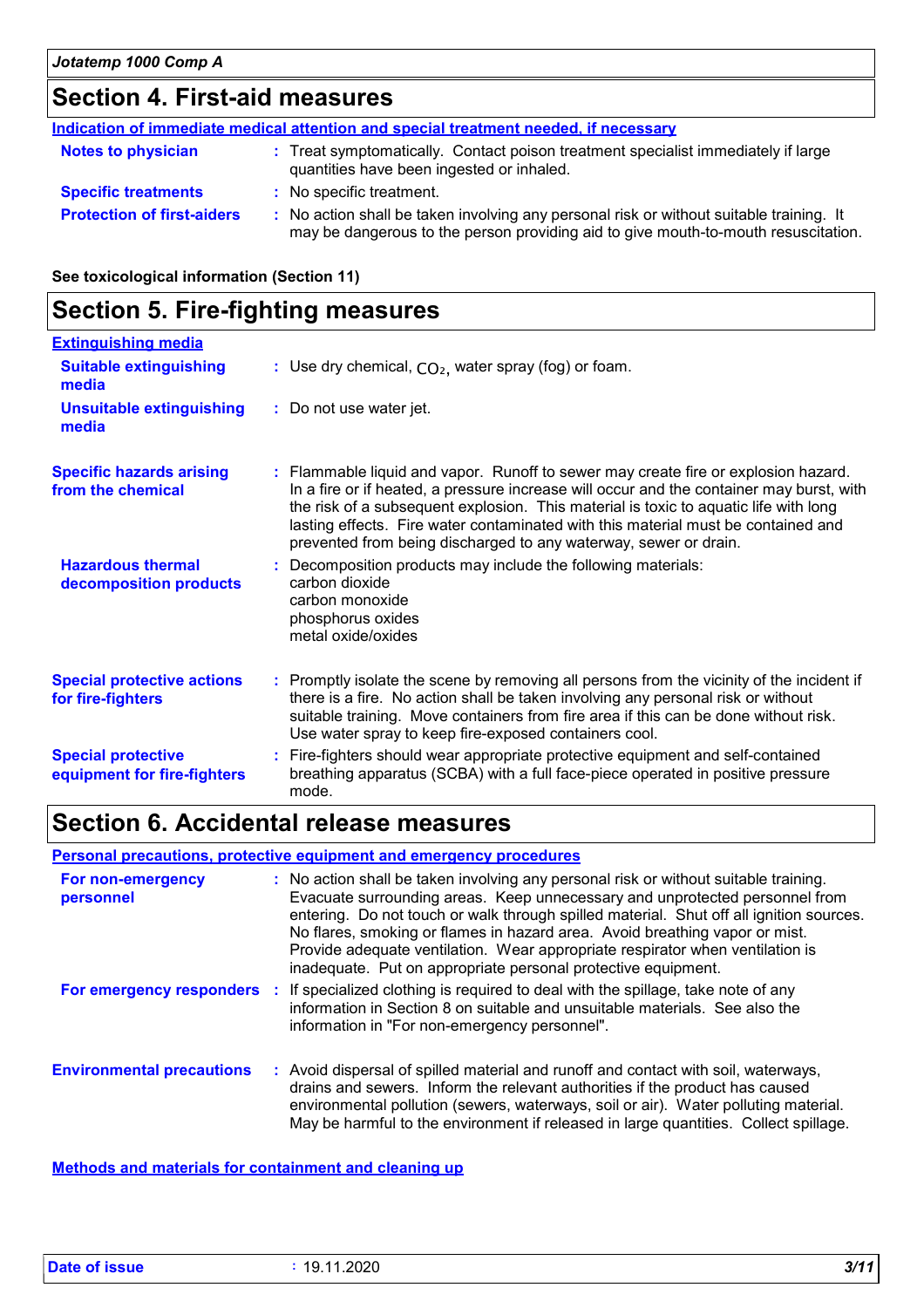# **Section 6. Accidental release measures**

| <b>Small spill</b> | : Stop leak if without risk. Move containers from spill area. Use spark-proof tools and<br>explosion-proof equipment. Dilute with water and mop up if water-soluble.<br>Alternatively, or if water-insoluble, absorb with an inert dry material and place in an<br>appropriate waste disposal container. Dispose of via a licensed waste disposal<br>contractor.                                                                                                                                                                                                                                                                                                                                                                                                      |
|--------------------|-----------------------------------------------------------------------------------------------------------------------------------------------------------------------------------------------------------------------------------------------------------------------------------------------------------------------------------------------------------------------------------------------------------------------------------------------------------------------------------------------------------------------------------------------------------------------------------------------------------------------------------------------------------------------------------------------------------------------------------------------------------------------|
| <b>Large spill</b> | : Stop leak if without risk. Move containers from spill area. Use spark-proof tools and<br>explosion-proof equipment. Approach release from upwind. Prevent entry into<br>sewers, water courses, basements or confined areas. Wash spillages into an<br>effluent treatment plant or proceed as follows. Contain and collect spillage with non-<br>combustible, absorbent material e.g. sand, earth, vermiculite or diatomaceous earth<br>and place in container for disposal according to local regulations (see Section 13).<br>Dispose of via a licensed waste disposal contractor. Contaminated absorbent<br>material may pose the same hazard as the spilled product. Note: see Section 1 for<br>emergency contact information and Section 13 for waste disposal. |

### **Section 7. Handling and storage**

#### **Precautions for safe handling**

| <b>Protective measures</b>                                                       | : Put on appropriate personal protective equipment (see Section 8). Do not breathe<br>vapor or mist. Do not ingest. Avoid contact with eyes, skin and clothing. Avoid<br>release to the environment. Use only with adequate ventilation. Wear appropriate<br>respirator when ventilation is inadequate. Do not enter storage areas and confined<br>spaces unless adequately ventilated. Keep in the original container or an approved<br>alternative made from a compatible material, kept tightly closed when not in use.<br>Store and use away from heat, sparks, open flame or any other ignition source. Use<br>explosion-proof electrical (ventilating, lighting and material handling) equipment.<br>Use only non-sparking tools. Take precautionary measures against electrostatic<br>discharges. Empty containers retain product residue and can be hazardous. Do not<br>reuse container. |
|----------------------------------------------------------------------------------|---------------------------------------------------------------------------------------------------------------------------------------------------------------------------------------------------------------------------------------------------------------------------------------------------------------------------------------------------------------------------------------------------------------------------------------------------------------------------------------------------------------------------------------------------------------------------------------------------------------------------------------------------------------------------------------------------------------------------------------------------------------------------------------------------------------------------------------------------------------------------------------------------|
| <b>Advice on general</b><br>occupational hygiene                                 | : Eating, drinking and smoking should be prohibited in areas where this material is<br>handled, stored and processed. Workers should wash hands and face before<br>eating, drinking and smoking. Remove contaminated clothing and protective<br>equipment before entering eating areas. See also Section 8 for additional<br>information on hygiene measures.                                                                                                                                                                                                                                                                                                                                                                                                                                                                                                                                     |
|                                                                                  | Any gas developed during storage will remain in the container when the temperature<br>is decreased. To avoid splash of paint/thinner when opening the containers release<br>pressure by making a small hole in the plastic seal in the center of the lid.                                                                                                                                                                                                                                                                                                                                                                                                                                                                                                                                                                                                                                         |
| <b>Conditions for safe storage,</b><br>including any<br><b>incompatibilities</b> | Store in accordance with local regulations. Store in a segregated and approved<br>area. Store in original container protected from direct sunlight in a dry, cool and well-<br>ventilated area, away from incompatible materials (see Section 10) and food and<br>drink. Eliminate all ignition sources. Separate from oxidizing materials. Keep<br>container tightly closed and sealed until ready for use. Containers that have been<br>opened must be carefully resealed and kept upright to prevent leakage. Do not<br>store in unlabeled containers. Use appropriate containment to avoid environmental<br>contamination. See Section 10 for incompatible materials before handling or use.                                                                                                                                                                                                  |

### **Section 8. Exposure controls/personal protection**

#### **Control parameters**

#### **Occupational exposure limits**

| <b>Ingredient name</b> |              | <b>Exposure limits</b>                                                                                                                                                                                                                                                                    |
|------------------------|--------------|-------------------------------------------------------------------------------------------------------------------------------------------------------------------------------------------------------------------------------------------------------------------------------------------|
| ethylbenzene           |              | CA Alberta Provincial (Canada, 6/2018).<br>8 hrs OEL: 100 ppm 8 hours.<br>8 hrs OEL: 434 mg/m <sup>3</sup> 8 hours.<br>15 min OEL: 543 mg/m <sup>3</sup> 15 minutes.<br>15 min OEL: 125 ppm 15 minutes.<br>CA British Columbia Provincial (Canada,<br>$1/2020$ ).<br>TWA: 20 ppm 8 hours. |
| Date of issue          | : 19.11.2020 | 4/11                                                                                                                                                                                                                                                                                      |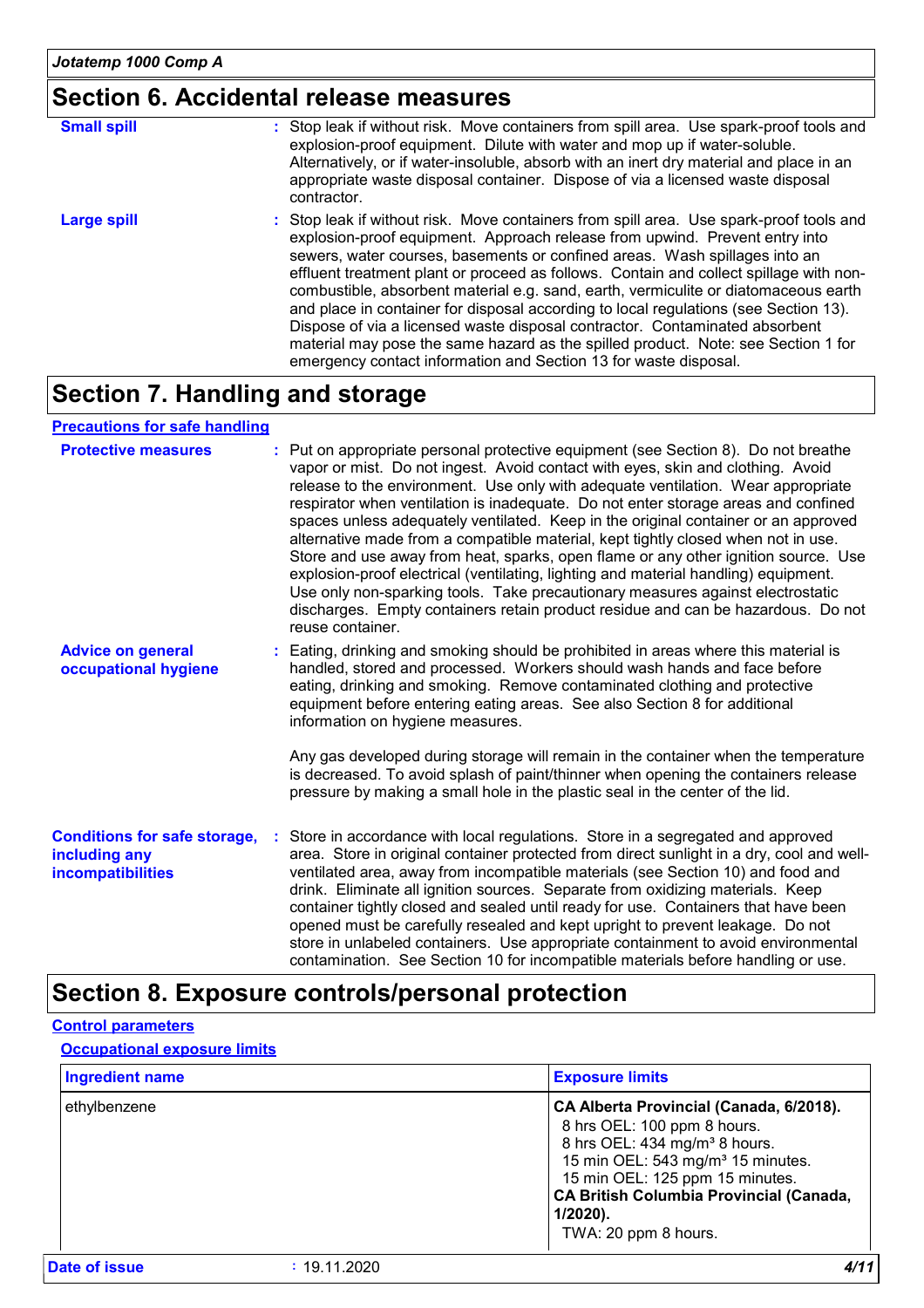# **Section 8. Exposure controls/personal protection**

|                                                   | CA Ontario Provincial (Canada, 6/2019).<br>TWA: 20 ppm 8 hours.<br>CA Quebec Provincial (Canada, 7/2019).<br>TWAEV: 100 ppm 8 hours.<br>TWAEV: 434 mg/m <sup>3</sup> 8 hours.<br>STEV: 125 ppm 15 minutes.<br>STEV: 543 mg/m <sup>3</sup> 15 minutes.<br>CA Saskatchewan Provincial (Canada,<br>7/2013).<br>STEL: 125 ppm 15 minutes.<br>TWA: 100 ppm 8 hours.                                                                                                                                                                                                                                                            |
|---------------------------------------------------|---------------------------------------------------------------------------------------------------------------------------------------------------------------------------------------------------------------------------------------------------------------------------------------------------------------------------------------------------------------------------------------------------------------------------------------------------------------------------------------------------------------------------------------------------------------------------------------------------------------------------|
| <b>Appropriate engineering</b><br><b>controls</b> | : Use only with adequate ventilation. Use process enclosures, local exhaust<br>ventilation or other engineering controls to keep worker exposure to airborne<br>contaminants below any recommended or statutory limits. The engineering controls<br>also need to keep gas, vapor or dust concentrations below any lower explosive<br>limits. Use explosion-proof ventilation equipment.                                                                                                                                                                                                                                   |
| <b>Environmental exposure</b><br>controls         | Emissions from ventilation or work process equipment should be checked to ensure<br>they comply with the requirements of environmental protection legislation. In some<br>cases, fume scrubbers, filters or engineering modifications to the process<br>equipment will be necessary to reduce emissions to acceptable levels.                                                                                                                                                                                                                                                                                             |
| <b>Individual protection measures</b>             |                                                                                                                                                                                                                                                                                                                                                                                                                                                                                                                                                                                                                           |
| <b>Hygiene measures</b>                           | : Wash hands, forearms and face thoroughly after handling chemical products, before<br>eating, smoking and using the lavatory and at the end of the working period.<br>Appropriate techniques should be used to remove potentially contaminated clothing.<br>Wash contaminated clothing before reusing. Ensure that eyewash stations and<br>safety showers are close to the workstation location.                                                                                                                                                                                                                         |
| <b>Eye/face protection</b>                        | Safety eyewear complying with an approved standard should be used when a risk<br>assessment indicates this is necessary to avoid exposure to liquid splashes, mists,<br>gases or dusts. If contact is possible, the following protection should be worn,<br>unless the assessment indicates a higher degree of protection: safety glasses with<br>side-shields.                                                                                                                                                                                                                                                           |
| <b>Skin protection</b>                            |                                                                                                                                                                                                                                                                                                                                                                                                                                                                                                                                                                                                                           |
| <b>Hand protection</b>                            | : Chemical-resistant, impervious gloves complying with an approved standard should<br>be worn at all times when handling chemical products if a risk assessment indicates<br>this is necessary. Considering the parameters specified by the glove manufacturer,<br>check during use that the gloves are still retaining their protective properties. It<br>should be noted that the time to breakthrough for any glove material may be<br>different for different glove manufacturers. In the case of mixtures, consisting of<br>several substances, the protection time of the gloves cannot be accurately<br>estimated. |
|                                                   | There is no one glove material or combination of materials that will give unlimited<br>resistance to any individual or combination of chemicals.<br>The breakthrough time must be greater than the end use time of the product.<br>The instructions and information provided by the glove manufacturer on use,<br>storage, maintenance and replacement must be followed.                                                                                                                                                                                                                                                  |
|                                                   | Gloves should be replaced regularly and if there is any sign of damage to the glove<br>material.<br>Always ensure that gloves are free from defects and that they are stored and used<br>correctly.                                                                                                                                                                                                                                                                                                                                                                                                                       |
|                                                   | The performance or effectiveness of the glove may be reduced by physical/chemical<br>damage and poor maintenance.<br>Barrier creams may help to protect the exposed areas of the skin but should not be<br>applied once exposure has occurred.                                                                                                                                                                                                                                                                                                                                                                            |
|                                                   | Wear suitable gloves tested to EN374.<br>May be used, gloves(breakthrough time) 4 - 8 hours: neoprene, PVC<br>Recommended, gloves(breakthrough time) > 8 hours: fluor rubber, Teflon, butyl<br>rubber, Viton®, Saranex, 4H, nitrile rubber, polyvinyl alcohol (PVA)                                                                                                                                                                                                                                                                                                                                                       |
| <b>Date of issue</b>                              | : 19.11.2020<br>5/11                                                                                                                                                                                                                                                                                                                                                                                                                                                                                                                                                                                                      |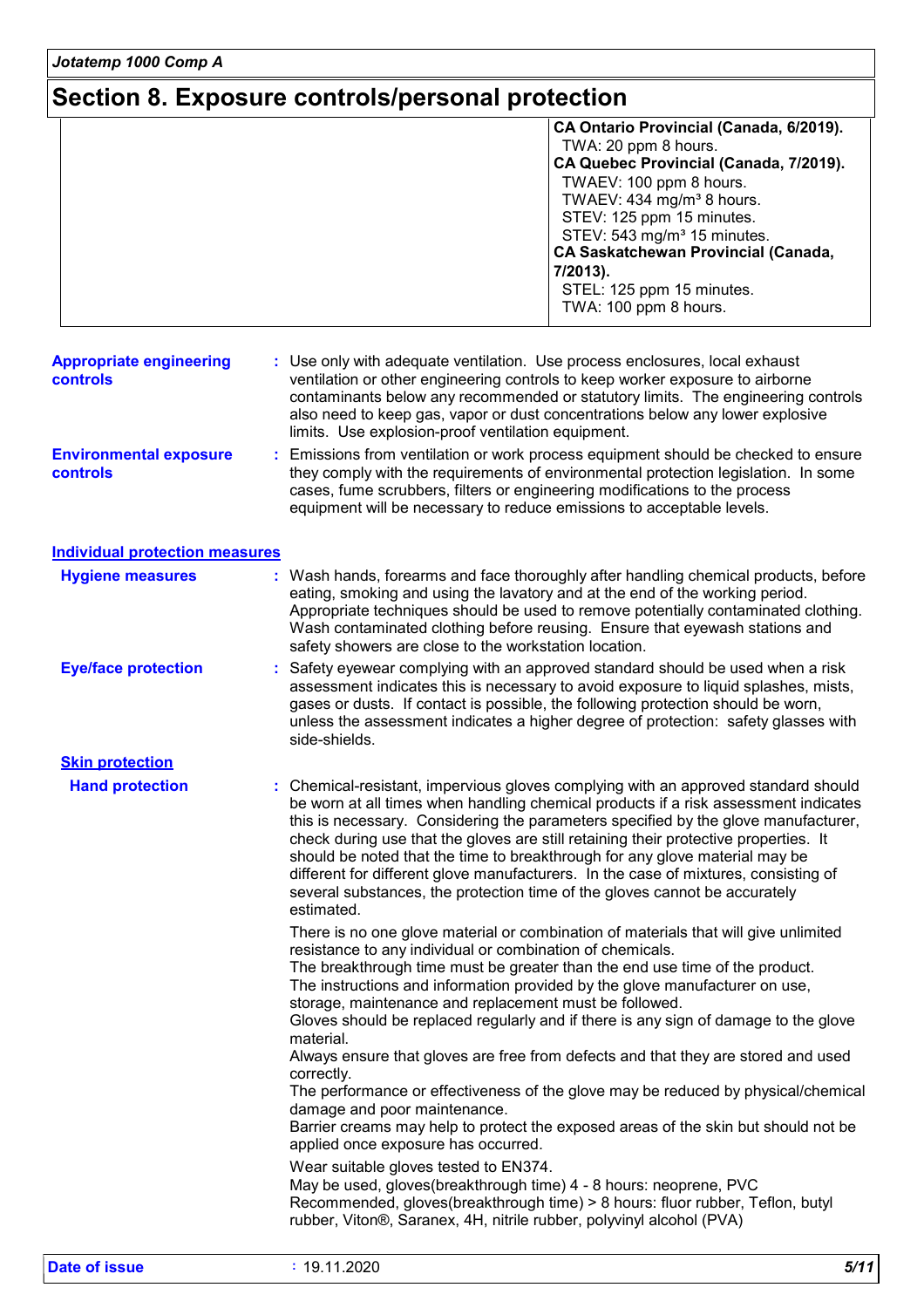# **Section 8. Exposure controls/personal protection**

| <b>Body protection</b>        | : Personal protective equipment for the body should be selected based on the task<br>being performed and the risks involved and should be approved by a specialist<br>before handling this product. When there is a risk of ignition from static electricity,<br>wear anti-static protective clothing. For the greatest protection from static<br>discharges, clothing should include anti-static overalls, boots and gloves. |
|-------------------------------|-------------------------------------------------------------------------------------------------------------------------------------------------------------------------------------------------------------------------------------------------------------------------------------------------------------------------------------------------------------------------------------------------------------------------------|
| <b>Other skin protection</b>  | : Appropriate footwear and any additional skin protection measures should be<br>selected based on the task being performed and the risks involved and should be<br>approved by a specialist before handling this product.                                                                                                                                                                                                     |
| <b>Respiratory protection</b> | : Based on the hazard and potential for exposure, select a respirator that meets the<br>appropriate standard or certification. Respirators must be used according to a<br>respiratory protection program to ensure proper fitting, training, and other important<br>aspects of use.                                                                                                                                           |

# **Section 9. Physical and chemical properties**

| <b>Appearance</b>                                 |                                                                                                                                       |  |  |
|---------------------------------------------------|---------------------------------------------------------------------------------------------------------------------------------------|--|--|
| <b>Physical state</b>                             | : Liquid.                                                                                                                             |  |  |
| <b>Color</b>                                      | : Various                                                                                                                             |  |  |
| Odor                                              | : Characteristic.                                                                                                                     |  |  |
| <b>Odor threshold</b>                             | $\cdot$ Not available.                                                                                                                |  |  |
| рH                                                | : Not available.                                                                                                                      |  |  |
| <b>Melting point</b>                              | : Not available.                                                                                                                      |  |  |
| <b>Boiling point</b>                              | : Lowest known value: $136.1^{\circ}$ C (277 $^{\circ}$ F) (ethylbenzene). Weighted average: $156.96^{\circ}$ C<br>$(314.5^{\circ}F)$ |  |  |
| <b>Flash point</b>                                | : Closed cup: $27^{\circ}$ C (80.6 $^{\circ}$ F)                                                                                      |  |  |
| <b>Evaporation rate</b>                           | : Not available.                                                                                                                      |  |  |
| <b>Flammability (solid, gas)</b>                  | : Not available.                                                                                                                      |  |  |
| Lower and upper explosive<br>(flammable) limits   | : Not available.                                                                                                                      |  |  |
| <b>Vapor pressure</b>                             | : Not available.                                                                                                                      |  |  |
| <b>Vapor density</b>                              | : Not available.                                                                                                                      |  |  |
| <b>Relative density</b>                           | : 1.862 to 1.931 g/cm <sup>3</sup><br>15.54 to 16.11 pounds/gallon                                                                    |  |  |
| <b>Solubility</b>                                 | : Insoluble in the following materials: cold water and hot water.                                                                     |  |  |
| <b>Partition coefficient: n-</b><br>octanol/water | : Not available.                                                                                                                      |  |  |
| <b>Auto-ignition temperature</b>                  | : Not available.                                                                                                                      |  |  |
| <b>Decomposition temperature</b>                  | : Not available.                                                                                                                      |  |  |
| <b>Viscosity</b>                                  | : Kinematic (40°C (104°F)): >0.205 cm <sup>2</sup> /s (>20.5 mm <sup>2</sup> /s)                                                      |  |  |
|                                                   |                                                                                                                                       |  |  |

## **Section 10. Stability and reactivity**

| <b>Reactivity</b>                            | : No specific test data related to reactivity available for this product or its ingredients.                                                                                 |
|----------------------------------------------|------------------------------------------------------------------------------------------------------------------------------------------------------------------------------|
| <b>Chemical stability</b>                    | : The product is stable.                                                                                                                                                     |
| <b>Possibility of hazardous</b><br>reactions | : Under normal conditions of storage and use, hazardous reactions will not occur.                                                                                            |
| <b>Conditions to avoid</b>                   | : Avoid all possible sources of ignition (spark or flame). Do not pressurize, cut, weld,<br>braze, solder, drill, grind or expose containers to heat or sources of ignition. |
| Incompatible materials                       | : Reactive or incompatible with the following materials:<br>oxidizing materials                                                                                              |

**Date of issue :** 19.11.2020 *6/11*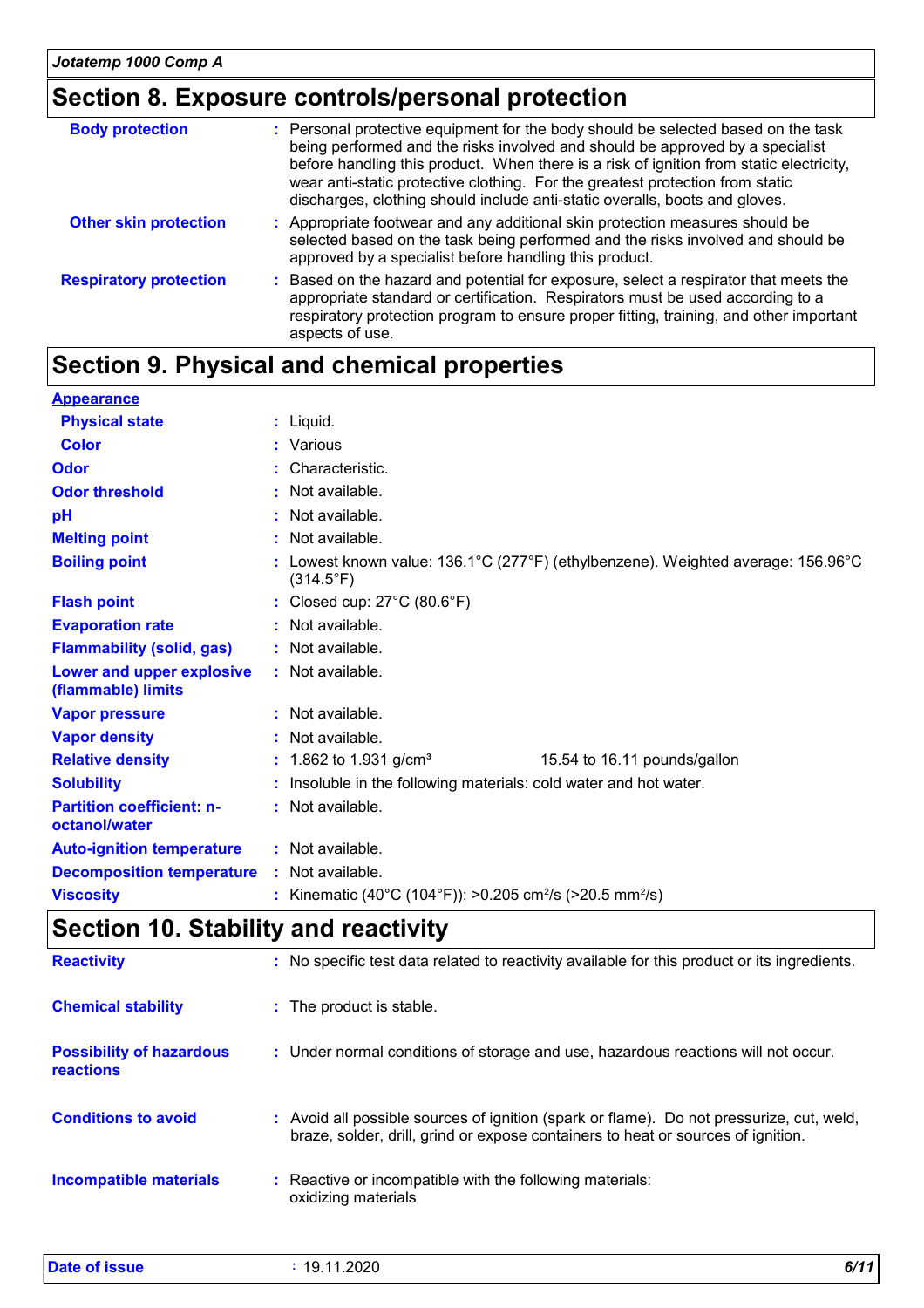### **Section 10. Stability and reactivity**

**Hazardous decomposition products**

Under normal conditions of storage and use, hazardous decomposition products **:** should not be produced.

# **Section 11. Toxicological information**

#### **Information on toxicological effects**

#### **Acute toxicity**

| <b>Product/ingredient name</b> | <b>Result</b>                                            | <b>Species</b>                | <b>Dose</b>                            | <b>Exposure</b> |
|--------------------------------|----------------------------------------------------------|-------------------------------|----------------------------------------|-----------------|
| l ethvlbenzene_                | <b>LC50 Inhalation Vapor</b><br>LD50 Dermal<br>LD50 Oral | l Rat - Male<br>Rabbit<br>Rat | 17.8 mg/l<br>>5000 mg/kg<br>3500 mg/kg | 4 hours         |

### **Irritation/Corrosion**

Not available.

#### **Sensitization**

Not available.

#### **Mutagenicity**

Not available.

#### **Carcinogenicity**

Not available.

#### **Reproductive toxicity**

Not available.

#### **Teratogenicity**

Not available.

#### **Specific target organ toxicity (single exposure)**

Not available.

#### **Specific target organ toxicity (repeated exposure)**

| <b>Name</b>              | <b>Category</b> | <b>Route of</b><br>exposure | <b>Target organs</b> |
|--------------------------|-----------------|-----------------------------|----------------------|
| ethylbenzene             | Category 2      | Not determined              | hearing organs       |
| <b>Aspiration hazard</b> |                 |                             |                      |

# **Name Result** ethylbenzene ASPIRATION HAZARD - Category 1

| <b>Information on the likely</b><br>routes of exposure | : Not available.                                                             |
|--------------------------------------------------------|------------------------------------------------------------------------------|
| <b>Potential acute health effects</b>                  |                                                                              |
| <b>Eye contact</b>                                     | : No known significant effects or critical hazards.                          |
| <b>Inhalation</b>                                      | : No known significant effects or critical hazards.                          |
| <b>Skin contact</b>                                    | : No known significant effects or critical hazards.                          |
| <b>Ingestion</b>                                       | : No known significant effects or critical hazards.                          |
|                                                        | Symptoms related to the physical, chemical and toxicological characteristics |
| Eye contact                                            | : No specific data.                                                          |
| <b>Inhalation</b>                                      | : No specific data.                                                          |
| <b>Skin contact</b>                                    | No specific data.                                                            |
| <b>Ingestion</b>                                       | : No specific data.                                                          |
|                                                        |                                                                              |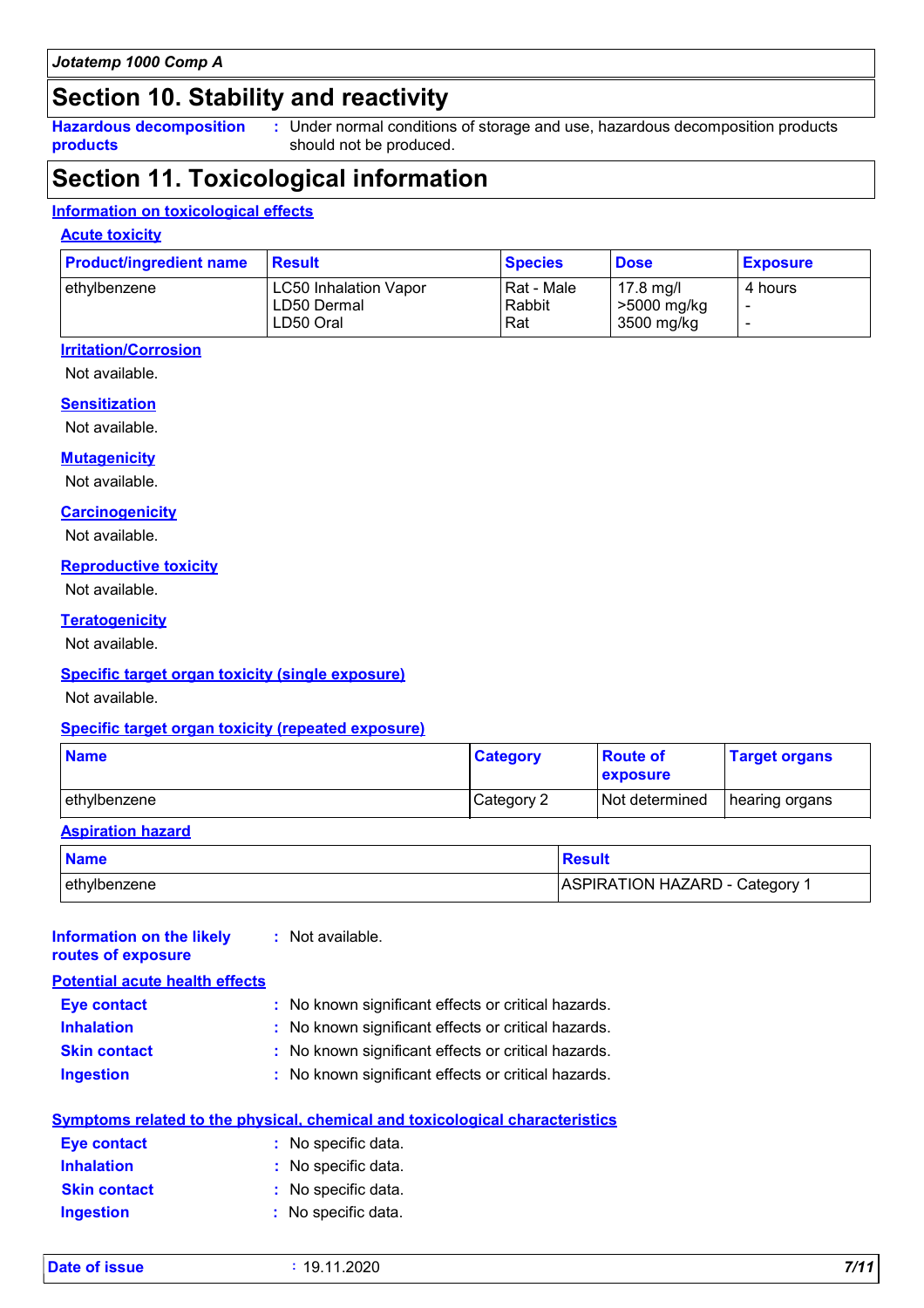# **Section 11. Toxicological information**

|                                                   | Delayed and immediate effects and also chronic effects from short and long term exposure |
|---------------------------------------------------|------------------------------------------------------------------------------------------|
| <b>Short term exposure</b>                        |                                                                                          |
| <b>Potential immediate</b><br>effects             | : Not available.                                                                         |
| <b>Potential delayed effects</b>                  | : Not available.                                                                         |
| <b>Long term exposure</b>                         |                                                                                          |
| <b>Potential immediate</b><br><b>effects</b>      | : Not available.                                                                         |
| <b>Potential delayed effects : Not available.</b> |                                                                                          |
| <b>Potential chronic health effects</b>           |                                                                                          |
| Not available.                                    |                                                                                          |
| <b>General</b>                                    | : May cause damage to organs through prolonged or repeated exposure.                     |
| <b>Carcinogenicity</b>                            | : No known significant effects or critical hazards.                                      |
| <b>Mutagenicity</b>                               | : No known significant effects or critical hazards.                                      |
| <b>Teratogenicity</b>                             | : No known significant effects or critical hazards.                                      |
| <b>Developmental effects</b>                      | : No known significant effects or critical hazards.                                      |
| <b>Fertility effects</b>                          | : No known significant effects or critical hazards.                                      |

#### **Numerical measures of toxicity**

#### **Acute toxicity estimates**

| Route               | <b>ATE value</b> |
|---------------------|------------------|
| <b>Oral</b>         | 21800.95 mg/kg   |
| Dermal              | 12001.19 mg/kg   |
| Inhalation (vapors) | 146.88 mg/l      |

# **Section 12. Ecological information**

#### **Toxicity**

| <b>Product/ingredient name</b> | <b>Result</b>         | <b>Species</b>             | <b>Exposure</b> |
|--------------------------------|-----------------------|----------------------------|-----------------|
| trizinc bis(orthophosphate)    | Acute LC50 0.14 mg/l  | Fish - Oncorhynchus mykiss | 96 hours        |
|                                | Chronic NOEC 0.1 mg/l | Micro-organism             | 4 hours         |
| ethylbenzene                   | Acute EC50 7.2 mg/l   | Algae                      | 48 hours        |
|                                | Acute EC50 2.93 mg/l  | Daphnia                    | 48 hours        |
|                                | Acute LC50 4.2 mg/l   | Fish                       | 96 hours        |

#### **Persistence and degradability**

| <b>Product/ingredient name</b> | <b>Aquatic half-life</b> | ∣ Photolvsis | Biodegradability   |
|--------------------------------|--------------------------|--------------|--------------------|
| trizinc bis(orthophosphate)    |                          |              | <b>Not readily</b> |
| l ethvlbenzene                 |                          |              | <b>Readily</b>     |

#### **Bioaccumulative potential**

| <b>Product/ingredient name</b>              | <b>LoaP</b> <sub>ow</sub> | <b>BCF</b> | <b>Potential</b> |
|---------------------------------------------|---------------------------|------------|------------------|
| trizinc bis(orthophosphate)<br>ethylbenzene | 3.6                       | 60960      | high<br>low      |

#### **Mobility in soil**

**Soil/water partition coefficient (KOC)**

**:** Not available.

**Date of issue :** 19.11.2020 *8/11*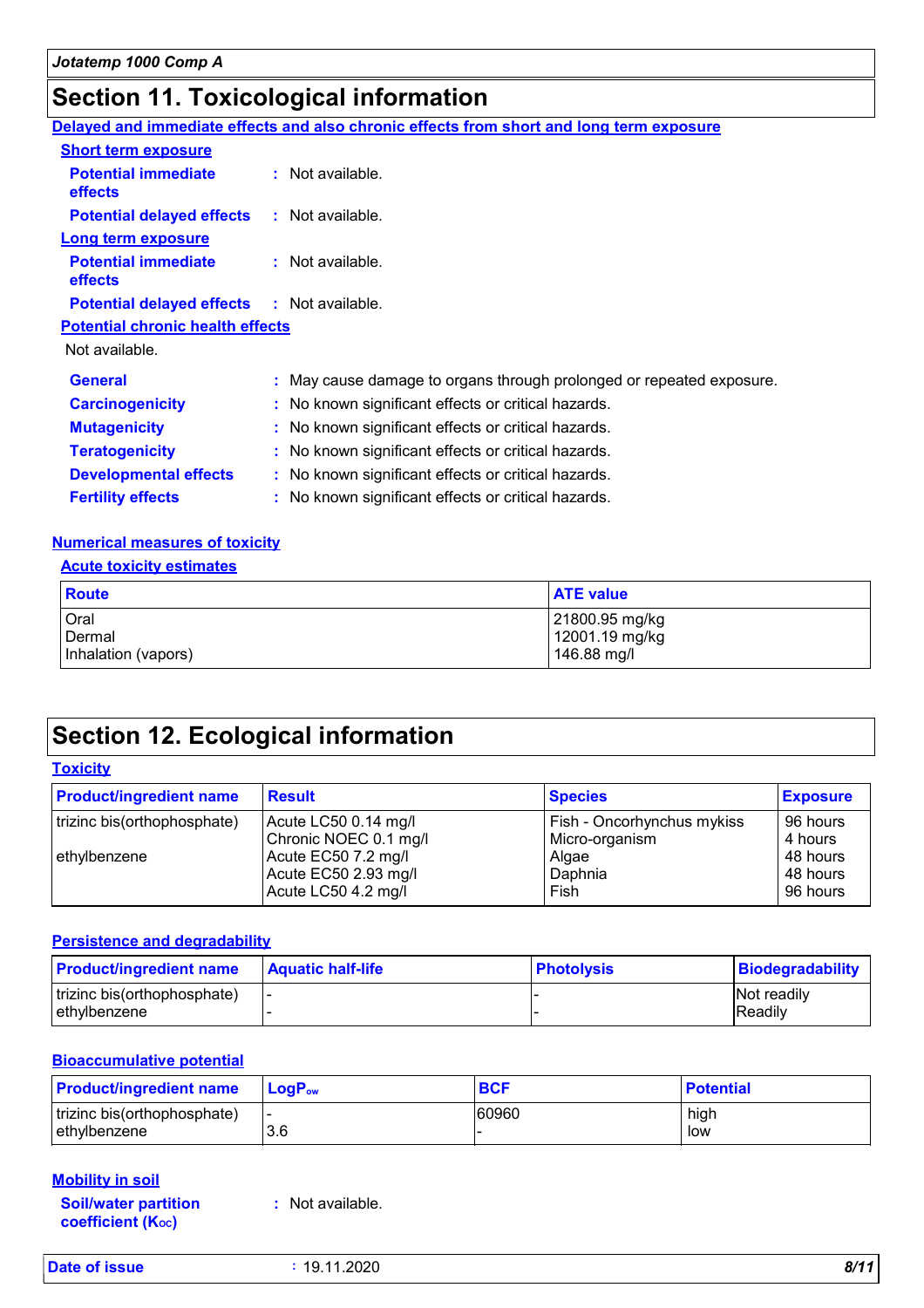# **Section 12. Ecological information**

**Other adverse effects** : No known significant effects or critical hazards.

# **Section 13. Disposal considerations**

| <b>Disposal methods</b> | : The generation of waste should be avoided or minimized wherever possible.<br>Disposal of this product, solutions and any by-products should at all times comply<br>with the requirements of environmental protection and waste disposal legislation<br>and any regional local authority requirements. Dispose of surplus and non-<br>recyclable products via a licensed waste disposal contractor. Waste should not be<br>disposed of untreated to the sewer unless fully compliant with the requirements of<br>all authorities with jurisdiction. Waste packaging should be recycled. Incineration or<br>landfill should only be considered when recycling is not feasible. This material and<br>its container must be disposed of in a safe way. Care should be taken when<br>handling emptied containers that have not been cleaned or rinsed out. Empty<br>containers or liners may retain some product residues. Vapor from product residues<br>may create a highly flammable or explosive atmosphere inside the container. Do<br>not cut, weld or grind used containers unless they have been cleaned thoroughly<br>internally. Avoid dispersal of spilled material and runoff and contact with soil, |
|-------------------------|---------------------------------------------------------------------------------------------------------------------------------------------------------------------------------------------------------------------------------------------------------------------------------------------------------------------------------------------------------------------------------------------------------------------------------------------------------------------------------------------------------------------------------------------------------------------------------------------------------------------------------------------------------------------------------------------------------------------------------------------------------------------------------------------------------------------------------------------------------------------------------------------------------------------------------------------------------------------------------------------------------------------------------------------------------------------------------------------------------------------------------------------------------------------------------------------------------------|
|                         | waterways, drains and sewers.                                                                                                                                                                                                                                                                                                                                                                                                                                                                                                                                                                                                                                                                                                                                                                                                                                                                                                                                                                                                                                                                                                                                                                                 |

Do not allow to enter drains or watercourses. Material and/or container must be disposed of as hazardous waste.

|                                      | <b>TDG</b><br><b>Classification</b> | <b>DOT</b><br><b>Classification</b> | <b>ADR/RID</b> | <b>IMDG</b>      | <b>IATA</b>                                                                    |
|--------------------------------------|-------------------------------------|-------------------------------------|----------------|------------------|--------------------------------------------------------------------------------|
| <b>UN number</b>                     | <b>UN1263</b>                       | <b>UN1263</b>                       | <b>UN1263</b>  | <b>UN1263</b>    | <b>UN1263</b>                                                                  |
| <b>UN proper</b><br>shipping name    | Paint                               | Paint                               | Paint          | Paint            | Paint                                                                          |
| <b>Transport</b><br>hazard class(es) | 3                                   | 3                                   | 3              | 3                | 3                                                                              |
|                                      | $\bigstar$                          | $\bigstar$                          | $\bigstar$     | $\mathbf{Y}_{2}$ |                                                                                |
| <b>Packing group</b>                 | $\mathbf{III}$                      | $\mathbf{III}$                      | III            | $\  \ $          | III                                                                            |
| <b>Environmental</b><br>hazards      | Yes.                                | Yes.                                | Yes.           | Yes.             | Yes. The<br>environmentally<br>hazardous<br>substance mark<br>is not required. |

| <b>Additional information</b> |                                                                                                                                                                                                                                                                                                                                                                                                                                                                                                     |  |  |
|-------------------------------|-----------------------------------------------------------------------------------------------------------------------------------------------------------------------------------------------------------------------------------------------------------------------------------------------------------------------------------------------------------------------------------------------------------------------------------------------------------------------------------------------------|--|--|
| <b>TDG Classification</b>     | : Product classified as per the following sections of the Transportation of Dangerous<br>Goods Regulations: 2.18-2.19 (Class 3), 2.7 (Marine pollutant mark).<br>The marine pollutant mark is not required when transported by road or rail.                                                                                                                                                                                                                                                        |  |  |
| <b>DOT Classification</b>     | : This product is not regulated as a marine pollutant when transported on inland<br>waterways in sizes of ≤5 L or ≤5 kg or by road, rail, or inland air in non-bulk sizes,<br>provided the packagings meet the general provisions of §§ 173.24 and 173.24a.<br>Reportable quantity 1455.1 lbs / 660.62 kg [92.021 gal / 348.34 L]. Package sizes<br>shipped in quantities less than the product reportable quantity are not subject to the<br>RQ (reportable quantity) transportation requirements. |  |  |
| <b>ADR/RID</b>                | : Tunnel restriction code: (D/E)<br>Hazard identification number: 30                                                                                                                                                                                                                                                                                                                                                                                                                                |  |  |
| Date of issue                 | : 19.11.2020                                                                                                                                                                                                                                                                                                                                                                                                                                                                                        |  |  |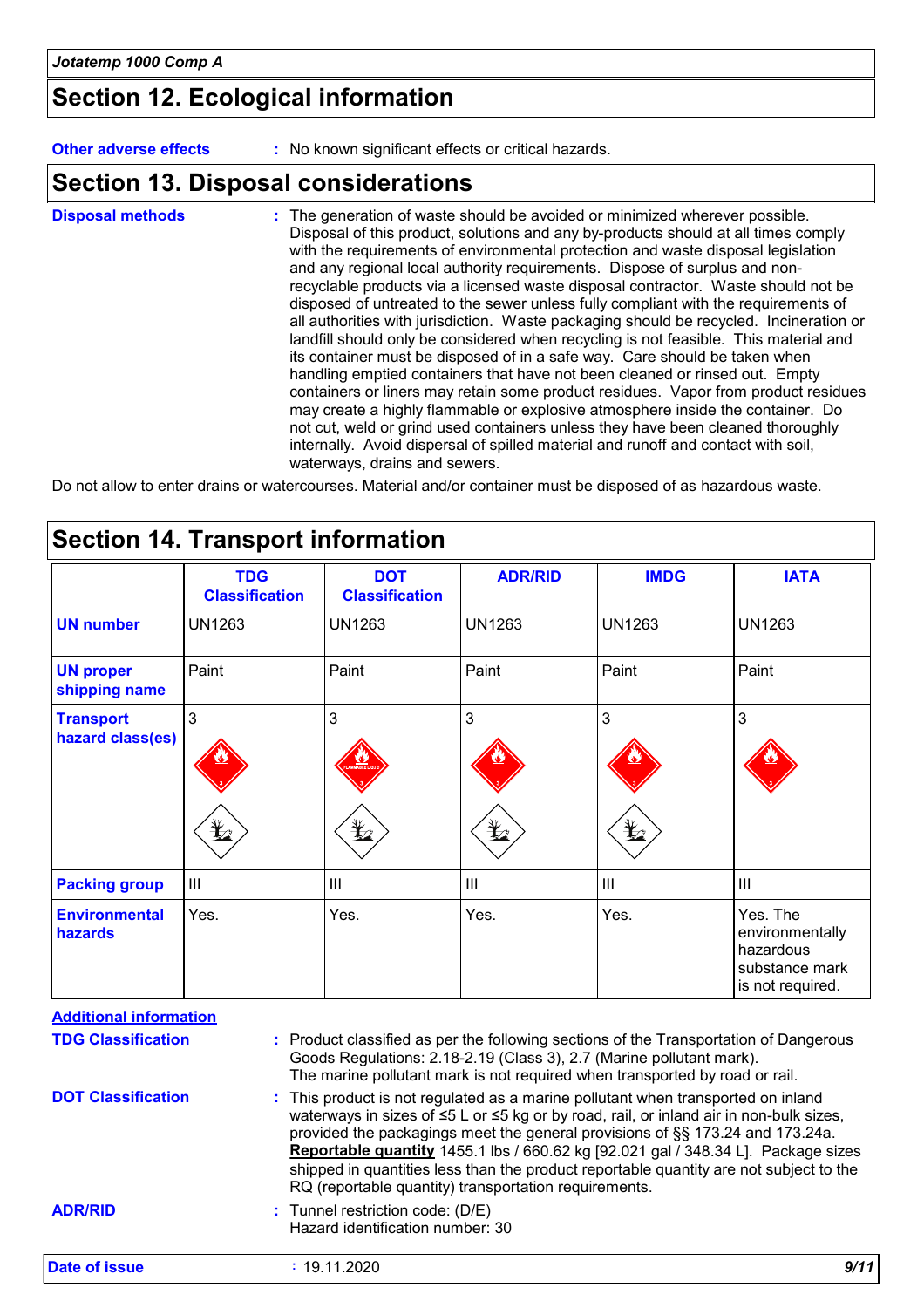# **Section 14. Transport information**

| <b>IMDG</b>                                                                                             | : Emergency schedules (EmS): F-E, S-E<br>Marine pollutant: Yes.                                                                                                                                                                                 |
|---------------------------------------------------------------------------------------------------------|-------------------------------------------------------------------------------------------------------------------------------------------------------------------------------------------------------------------------------------------------|
| <b>IATA</b>                                                                                             | : The environmentally hazardous substance mark may appear if required by other<br>transportation regulations.                                                                                                                                   |
| <b>Marking</b>                                                                                          | : The environmental hazardous / marine pollutant mark is only applicable for<br>packages containing more than 5 litres for liquids and 5 kg for solids.                                                                                         |
|                                                                                                         | Special precautions for user : Transport within user's premises: always transport in closed containers that are<br>upright and secure. Ensure that persons transporting the product know what to do in<br>the event of an accident or spillage. |
| <b>Transport in bulk according : Not available.</b><br>to Annex II of MARPOL and<br>the <b>IBC</b> Code |                                                                                                                                                                                                                                                 |

# **Section 15. Regulatory information**

| <b>Canadian lists</b>            |                                                                                                                                                                               |
|----------------------------------|-------------------------------------------------------------------------------------------------------------------------------------------------------------------------------|
| <b>Canadian NPRI</b>             | : The following components are listed: zinc (and its compounds); xylene (all isomers);<br>ethylbenzene; other glycol ethers and acetates (and their isomers); 2-butoxyethanol |
| <b>CEPA Toxic substances</b>     | : The following components are listed: 2-butoxyethanol                                                                                                                        |
| <b>Canada inventory</b>          | : Not determined.                                                                                                                                                             |
| <b>International regulations</b> |                                                                                                                                                                               |
|                                  | <b>Chemical Weapon Convention List Schedules I, II &amp; III Chemicals</b>                                                                                                    |
| Not listed.                      |                                                                                                                                                                               |
| <b>Montreal Protocol</b>         |                                                                                                                                                                               |
| Not listed.                      |                                                                                                                                                                               |
|                                  | <b>Stockholm Convention on Persistent Organic Pollutants</b>                                                                                                                  |
| Not listed.                      |                                                                                                                                                                               |
|                                  | <b>Rotterdam Convention on Prior Informed Consent (PIC)</b>                                                                                                                   |
| Not listed.                      |                                                                                                                                                                               |
|                                  | <b>UNECE Aarhus Protocol on POPs and Heavy Metals</b>                                                                                                                         |
| Not listed.                      |                                                                                                                                                                               |
| <b>Inventory list</b>            |                                                                                                                                                                               |
| <b>Australia</b>                 | : Not determined.                                                                                                                                                             |
| <b>China</b>                     | Not determined.                                                                                                                                                               |
| <b>Europe</b>                    | Not determined.                                                                                                                                                               |
| <b>Japan</b>                     | Japan inventory (ENCS): Not determined.<br>Japan inventory (ISHL): Not determined.                                                                                            |
| <b>Malaysia</b>                  | Not determined                                                                                                                                                                |
| <b>New Zealand</b>               | Not determined.                                                                                                                                                               |
| <b>Philippines</b>               | Not determined.                                                                                                                                                               |
| <b>Republic of Korea</b>         | Not determined.                                                                                                                                                               |
| <b>Taiwan</b>                    | Not determined.                                                                                                                                                               |
| <b>Turkey</b>                    | Not determined.                                                                                                                                                               |
| <b>United States</b>             | : Not determined.                                                                                                                                                             |
|                                  |                                                                                                                                                                               |